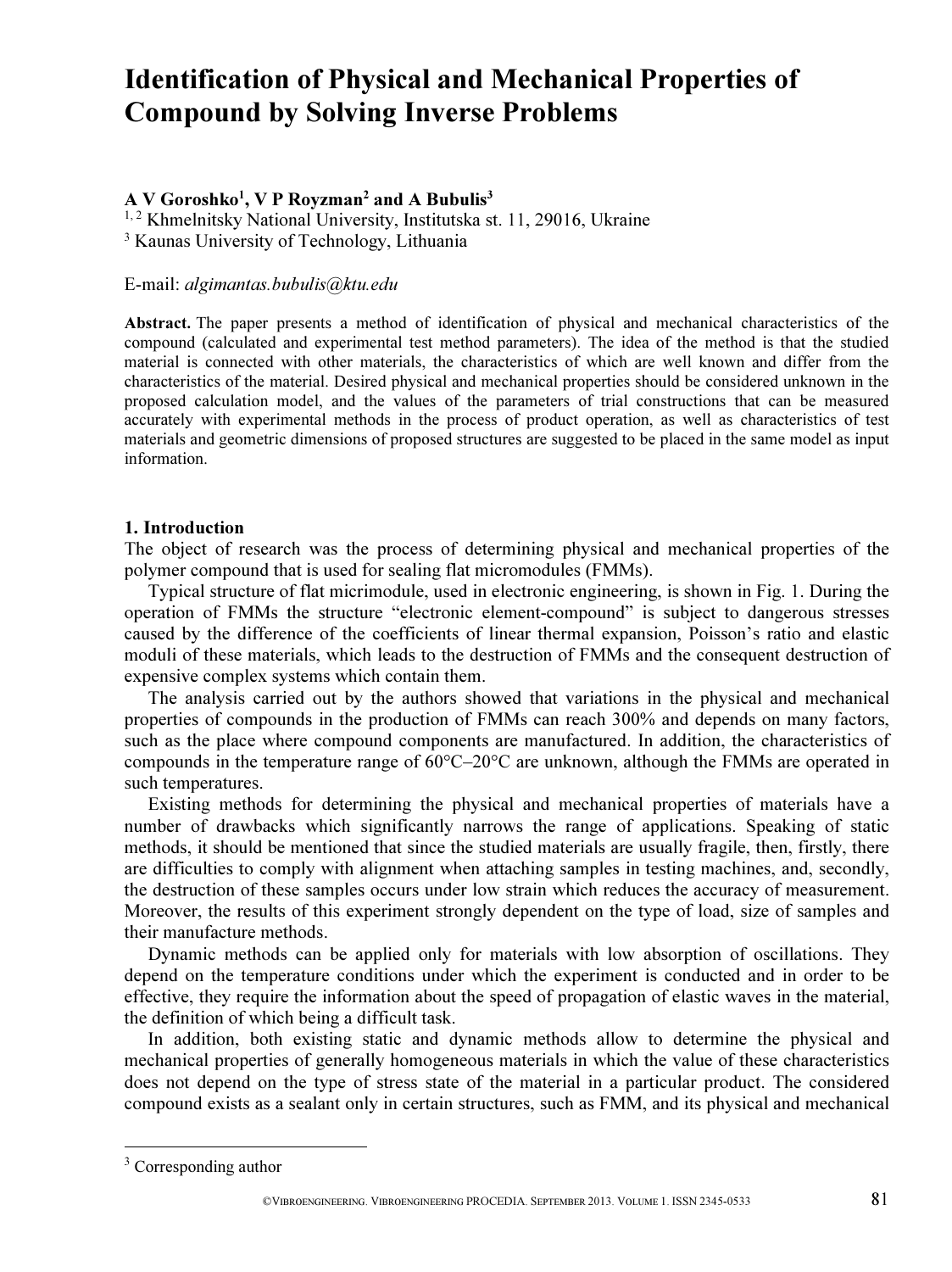properties are different from the characteristics of the same compound in a different structure.

Thus, the problem of finding methods for identification of physical and mechanical properties of compounds directly in real structures in the temperature range -60 $^{\circ}$ C  $\ldots$  20 $^{\circ}$ C is relevant.



Figure 1. The design of a typical flat Micromodules.

### 2. Identification of physical and mechanical properties of the material

The study [1] is focused on the causes of FMM destruction and provides a mathematical model of stress calculation in the system "electronic element-compound", represented by figures 2 and 3. The formula for calculating contact pressure in the materials of resistor and compound at a stable temperature looks the following way (1).

$$
P_{1k} = \frac{(\alpha_1 - \alpha_2)t}{\left(1 - \mu_2\right)R_1^2 + \left(1 - 2\mu_1\right)R_2^2 + \left(1 + \mu_2\right)R_1^2 + \left(1 - 2\mu_1\right)R_2^2}
$$
\n
$$
E_1\left(R_2^2 - R_1^2\right) = \frac{E_2\left(R_3^2 - R_2^2\right)}{E_2\left(R_3^2 - R_2^2\right)}
$$
\n(1)

where  $\alpha_1$ ,  $\alpha_2$  – is the coefficient of linear thermal expansion in the material of the product and compound, respectively;  $E_1$ ,  $E_2$  – their elastic moduli;  $\mu_1$ ,  $\mu_2$  – their Poisson's ratio.

The model proved to be suitable for calculating the strength of parts of the system, and methods for determining the physical and mechanical characteristics, based on their identification by solving inverse problems of strength, appeared to be promising.

The authors developed an experimental method of calculation with testing parameters which can simultaneously identify the coefficient of linear thermal expansion, elastic modulus and Poisson's ratio of a compound.



Figure 2. Cross-section of an electronic element, compound polymerized with compound:

- 1 compound,
- 2 isolated compound cylinder,
- 3 electronic element.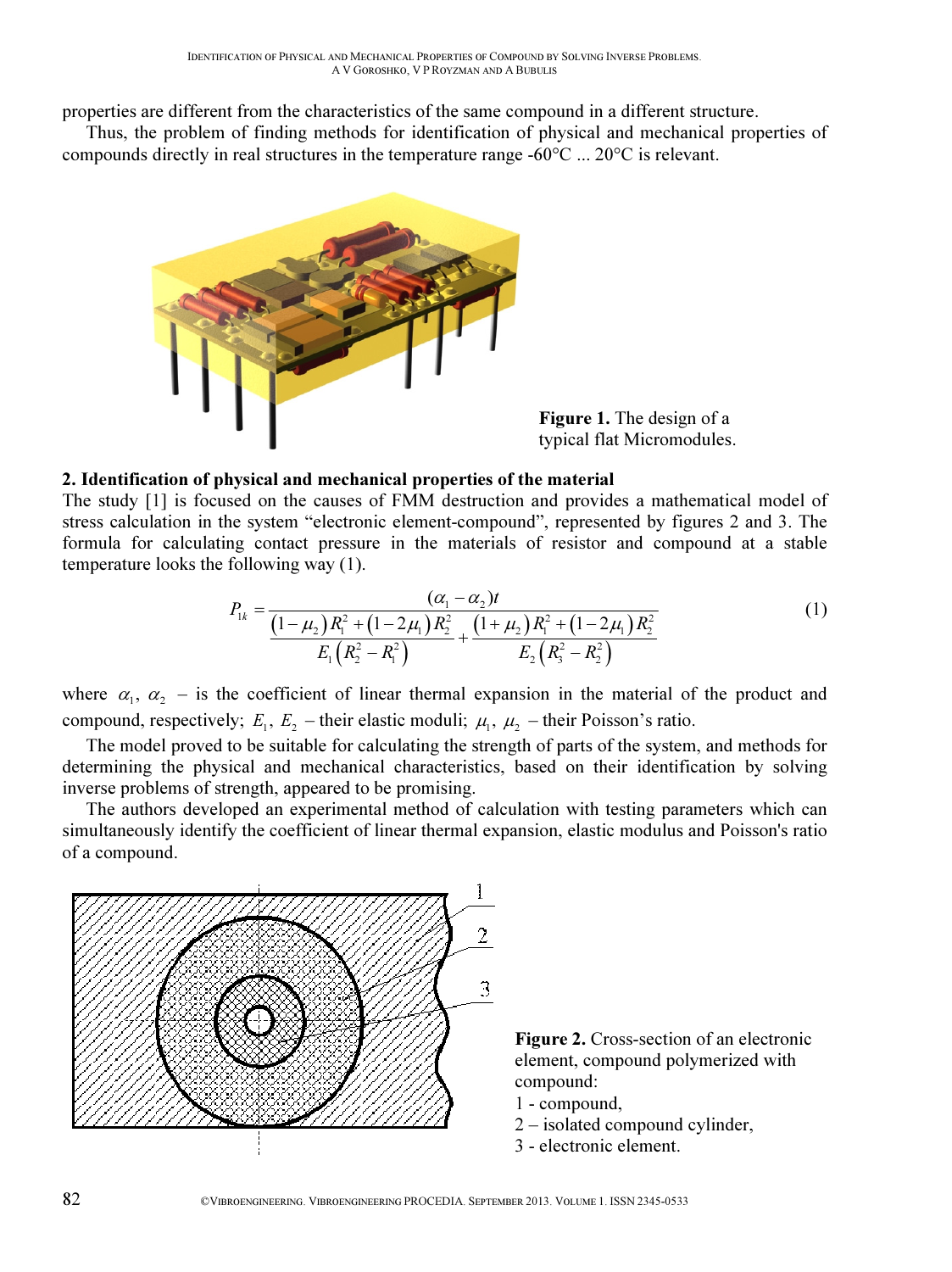IDENTIFICATION OF PHYSICAL AND MECHANICAL PROPERTIES OF COMPOUND BY SOLVING INVERSE PROBLEMS. A V GOROSHKO, V P ROYZMAN AND A BUBULIS

![](_page_2_Figure_1.jpeg)

Figure 3. The electronic element surrounded by a layer of compound.

The idea of the method is that the studied material is connected with other trial materials, the properties of which are well known and differ from the properties of the material. Whereas the connecting parts should have specific forms that make it possible to describe the stress-strain state of the samples in real structures with the same equations.

In order to determine the physical and mechanical characteristics it is offered to consider the values of the identified parameters to be unknown in the calculation model. It is suggested that the values of the parameters of trial structures, which can be measured accurately by experimental means in the process of product operation, and characteristics of trial materials and geometric dimensions should be inserted in the same model as input information. Producing a number of test samples with values of physical and mechanical properties that are set so that the measured deformation values would be different, it is possible to write the number of linearly independent equations with the identified parameters based on the computation model which is required for their determination.

To identify the abovementioned physical and mechanical properties of the compound that seals and surrounds resistor we have made double-layer cylindrical structures "trial material - compound", choosing the trial material with thoroughly investigated properties, different from the properties of compound. In these structures contact pressure occurs at the interface of materials at temperature extremes. The parameters that are included in the selected mathematical model and can be accurately measured by experimental methods are strains emerging under contact pressure on the outer surface of the testing cylinder, their values being connected with stress values by Hooke's law. The ratio determined by Hooke's law and the ratios specified by the authors of the developed model make it possible to find the value of contact pressure for known radial sizes of structures according to the experimentally determined values of strain.

According to the authors' model, the contact pressure can be considered as a structure parameter, which is determined experimentally and whose value can be substituted in the calculation model as input information in the form of

$$
P_{1k} = -\varepsilon_r \left/ \left( \frac{R_1^2}{R_2^2 - R_1^2} \cdot \frac{1 + \mu_1}{E_1} + \frac{R_2^2}{R_2^2 - R_1^2} \cdot \frac{1 - 2\mu_1}{E_1} \right) \right. \tag{2}
$$

where  $\varepsilon_i$  is relative circumferential deformation of the contact surface.

Let's explore the expression (1) for the contact pressure and turn it into the form suitable for the determination of the identified parameters. The analysis of the expression on the right side of (1) shows that its denominator is different from zero, since the ratio  $R_1 < R_2 < R_3$  is always preserved between the radial size of the studied structure, and the value of Poisson's ratio for any material lies within  $0 < \mu < 0.5$ .

Let's transform the right-hand side of (1) into the following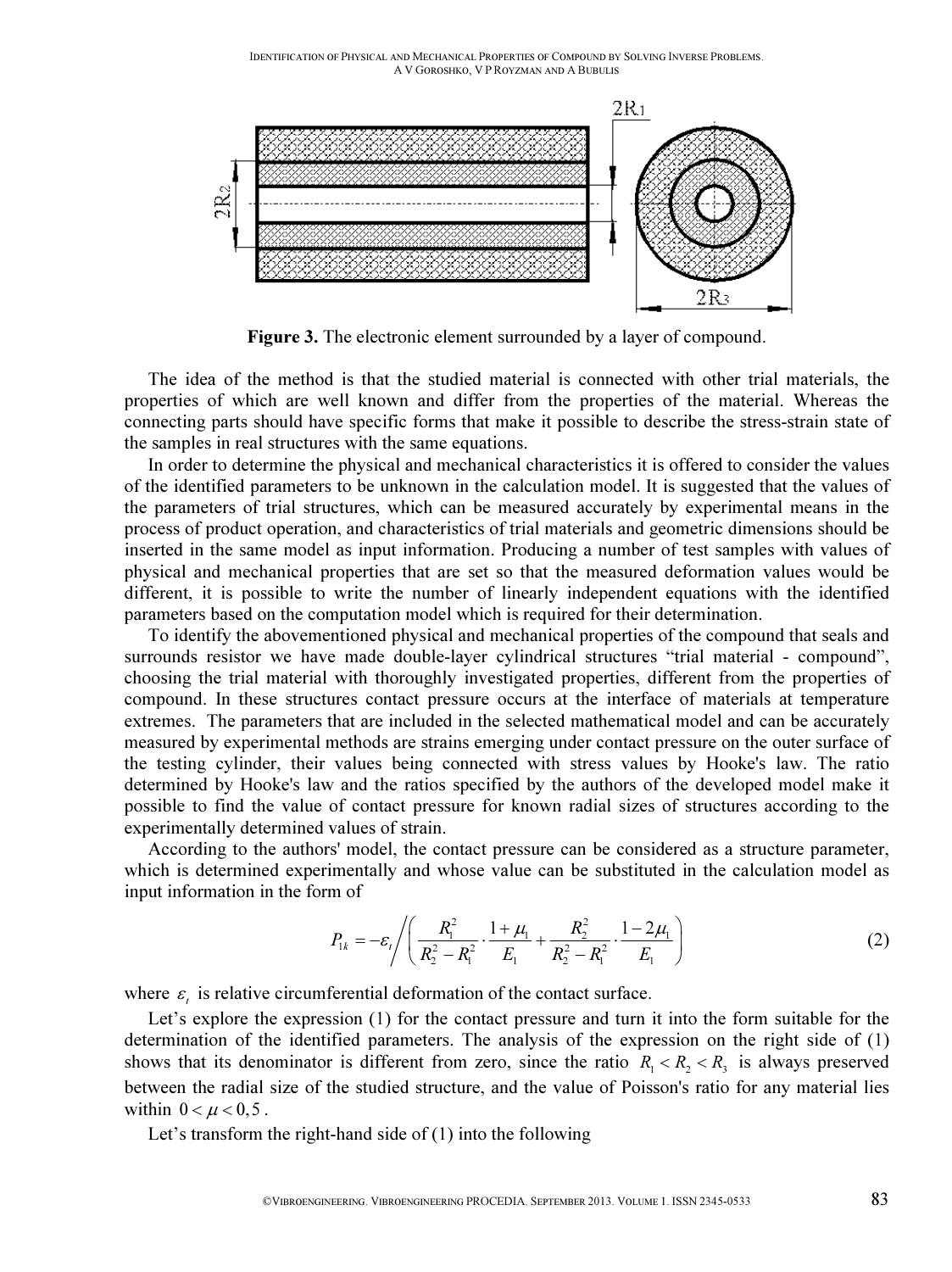$$
P_{1k} = \frac{(\alpha_1 - \alpha_2)t}{\frac{1 - 2\mu_1}{E_1} - \frac{1 - 2\mu_2}{E_2} + \frac{2 - \mu_1}{E_1} \cdot \frac{R_1^2}{R_2^2 - R_1^2} + \frac{2 - \mu_2}{E_2} \frac{R_3^2}{R_3^2 - R_2^2}}
$$
(3)

After introducing new variables  $\chi_1 = (1 - 2\mu_2)/E_2$ ,  $\chi_2 = (2 - \mu_2)/E_2$ , expressed by parameters  $E_2$ ,  $\mu_2$ , subject to identification, we'll transform equation (3) in such a way that all the parameters that need definition, should be located in the left side of the resulting equation. After performing the transformation and introducing additional notation, we obtain

$$
P_{1k}B\chi_2 - P_{1k}\chi_1 + \alpha_2 t = -(E + CD)P_{1k} + \alpha_1 t \tag{4}
$$

where  $B = R_3^2/(R_3^2 - R_2^2)$ ,  $C = (2 - \mu_1)/E_1$ ,  $D = R_1^2/(R_2^2 - R_1^2)$ ,  $E = (1 - 2\mu_2)/E_1$ . What we get is a linear equation with respect to the unknown  $\chi_1$ ,  $\chi_2$ ,  $\alpha_2$ . For their determination it is necessary to write a system of three linear algebraic equations. For this purpose, we'll firstly assume that the sample is made of three different sets of values of the entire set of primary factors and the corresponding measured values of contact pressures. This will add the following system of equations

$$
\begin{cases} P_{0ki}B_i\chi_2 - P_{1ki}\chi_1 + \alpha_2 t = -(E_i - C_i D_i)P_{1ki} + \alpha_{1i}t, \\ i = 1, 2, 3, \end{cases}
$$
\n(5)

where the indices of coefficients  $B_i$ ,  $C_i$ ,  $D_i$ ,  $E_i$  and contact pressure  $P_{1ki}$  correspond to the vector of parameters  $\overline{x}_i = {\alpha_{1i}, \mu_{1i}, E_{1i}, R_{1i}, R_{2i}, R_{3i}}$  of the "*i*" trial sample (*i* = 1, 2, 3).

Solution of equations (5) can find the properties of the material being identified.

However, the method of test parameters doesn't require setting various values of all parameters vector in order to achieve different values of contact pressures. It's enough to change one or more parameters in various combinations. Further we will explore such options or their combination, which, firstly, are most easily changed, and secondly, which ensure the existence, uniqueness and stability of solutions of equations (5).

The condition for the existence and unity of solutions of the mentioned equations is that its determinant  $\Delta$ , should be different from zero, i.e.

$$
\Delta = \alpha_2 t \left[ P_{1k1} P_{1k2} (B_2 - B_3) + P_{1k1} P_{1k3} (B_1 - B_3) + P_{1k2} P_{1k3} (B_3 - B_2) \right]
$$
(6)

Analysis (6) shows that it cannot be met, for example, if the three studied samples have simultaneously equal constant surface radii and outer radii of compound. This conclusion can immediately exclude from consideration such common case as the use of different trial materials in three samples with preservation of the radial size of structures or changing contact pressure just by changing the internal diameter of the cylinder of the testing material. Further study of the system (3.12) shows that changing only the outer radius of the cylinder made of trial material with the preservation of the same values remaining coordinate vector of parameters in three samples leads to the fact that the equations have trivial solutions.

To ensure the stability of the solution (5), and thus given accuracy, it is necessary to approximate angles between the straight lines described by equations of the system (5), and 90°. From the analysis (5) it is clear that the most effective way is to change the geometric dimensions of devices included in the equation system.

Here are the most appropriate options for implementing the method of test parameters.

In the three studied samples only the values of the contact surface radius are variable. Indeed,  $R_2 \nightharpoonup B \nightharpoonup$ , which improves the stability of solution. In this case, to calculate the identifiable characteristics it is necessary to put  $C_i = C$ ,  $E_i = E$ ,  $\alpha_{1i} = \alpha_1$ ,  $B_i = R_3^2/(R_3^2 - R_{2i}^2)$ ,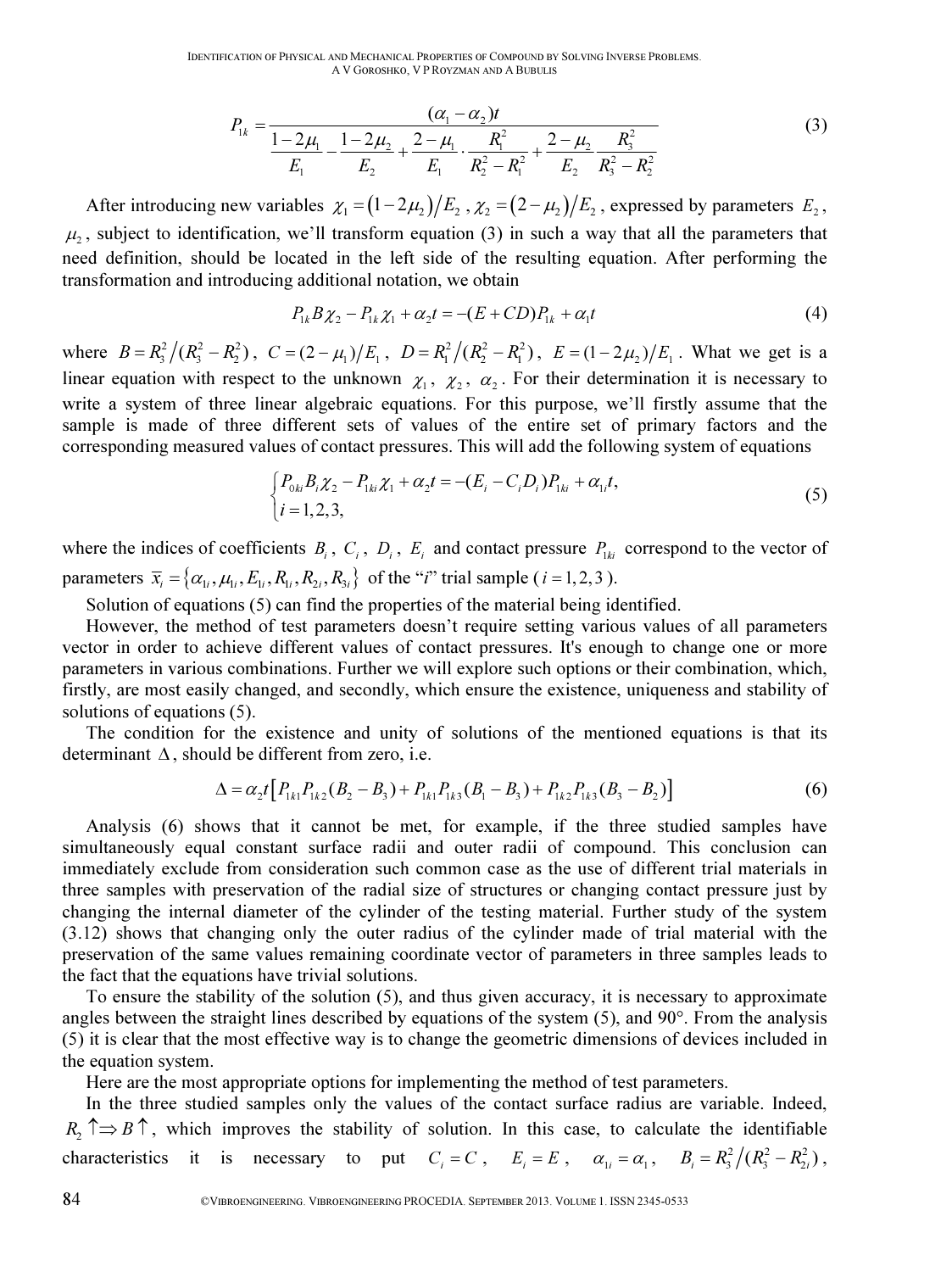$D_i = R_i^2 / (R_{2i}^2 - R_1^2)$ ,  $i = 1, 2, 3$  in (5). The condition  $R_2 \neq 0$  should also be met here.

In the three studied samples simultaneous alteration occurs only in the value of internal and external radii of the complex cylinder. To implement this option,  $C_i = C$ ,  $E_i = E$ ,  $\alpha_{1i} = \alpha_1$ ,  $B_i = R_{3i}^2/(R_{3i}^2 - R_2^2)$ ,  $D_i = R_{1i}^2/(R_2^2 - R_{1i}^2)$ ,  $i = 1, 2, 3$  must be substituted into (5).

#### 3. Results and discussion

Practical implementation of the method of test parameters for determining the physical and mechanical properties of compounds requires, as mentioned earlier, the correct use of design model of complex bilayer cylinders.

This implies meeting the following conditions: cylinders in complex design should be thick; double-layer composite cylinders must be long enough to prevent the influence of the edge effects at the point where the deformation occurs.

For practical implementation of the method a special device was developed and manufactured (Fig. 4). The main elements of adaptation is hollow cylinder (trial element), hollow steel cylinder cut according to two diametrically opposite generatrices, cylindrical bearing plate with two coaxial cylindrical grooves designed for fixation of trial and steel cylinders.

Three devices of this type have been made, differing from one another by cylinder diameters and the respective sizes of fixing anchor plate surfaces.

The sizes of cylinder diameters of these devices are shown in Table 1.

To ensure the stability of solutions averaged values of deformation were used for calculation.

According to the measured values of strain, the amount of contact pressure was determined, using formula (1), and then – the coefficient of linear thermal expansion, elastic modulus and Poisson's ratio of the compound in different ranges of negative temperatures (Table 2).

![](_page_4_Figure_11.jpeg)

Figure 4. Scheme of the device for determining physical and mechanical properties of the compound: 1 – hollow copper cylinder; 2 – hollow steel cylinder;

- 3 compound;
- 4 bearing plate.